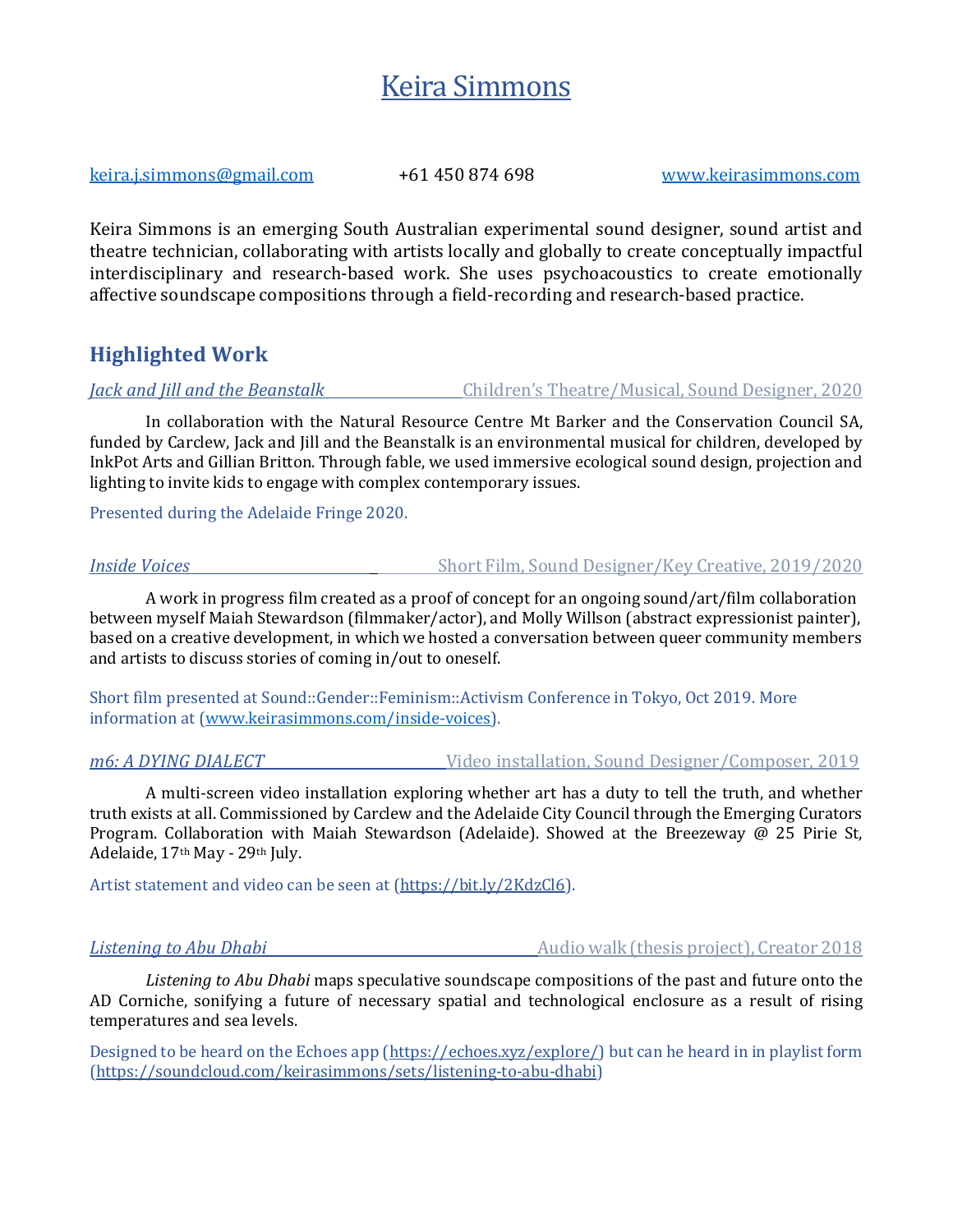*Veni Creatur* is a meditation on artificial intelligence (AI) as created and creator, drawing from Catholic artworks to question the idea of an ethical co-existence between human and machine. Shown at Burning Man 2018, as part of the IAMAI installation by Astral Projekt (more information here: astralprojekt.com/iamai/). The installation surrounded the effigy of The Man, creating a 360 degree projection space. Collaboration with Harshini J. Karunaratne (Sri Lanka/Peru).

Can be seen on vimeo (https://vimeo.com/289031414)

*Life Cycle Animated Short/Projection Design, Sound Designer/Composer, 2017* Short childlike animated film developed in collaboration with visual artist and filmmaker Harshini J. Karunaratne, specifically for Tokyo Big Sight. It was submitted to the second edition of the Tokyo International Projection Mapping Awards (TIPMA), and received the Jury Award by the panel of judges. A meditation on the passing of time through the metaphor of cherry blossoms and the Buddhist and Hindu beliefs on acceptance. Read more at harshinijk.com/portfolio\_page/life-cycle-tipma/.

Can be viewed on Youtube (www.youtube.com/watch?v=6pIQK-9P-vE)

## **Other Work**

| Compulsion                            | Sound Art                             | <b>Cities and Memory</b>   | Composer                       | 2020 (Aus/UK)  |
|---------------------------------------|---------------------------------------|----------------------------|--------------------------------|----------------|
| <b>Inside Voices</b><br>(forthcoming) | <b>Short Film</b>                     | Maiah Stewardson           | Sound Designer/Key<br>Creative | 2019 (Aus)     |
| <b>Stand</b>                          | <b>Short Film</b>                     | Ross Vosvotekas            | Sound Designer                 | 2019 (Aus)     |
| Whispering<br>Walls                   | Theatrical<br>Installation            | Inkpot/Jess Foster         | Sound Design                   | 2019 (Aus)     |
| <b>Suffusion</b>                      | Sound Art                             | <b>Cities and Memory</b>   | Composer                       | 2019 (Aus/UK)  |
| <b>Dispersion</b>                     | Sound Art                             | <b>Cities and Memory</b>   | Composer                       | 2019 (Aus/UK)  |
| Impulsion                             | Sound Art                             | <b>Cities and Memory</b>   | Composer                       | 2019 (Aus/UK)  |
| Through the<br><b>Glass Lightly</b>   | Experimental<br><b>Short Film</b>     | <b>Alexis Gambis</b>       | <b>Set Recording</b>           | 2018 (UAE)     |
| <b>Our Heritage</b>                   | Short<br>Documentary                  | Kamilya Issalyeva          | Composer                       | 2018 (UAE)     |
| Life Cycle                            | <b>Animated Short</b><br>Film         | Harshini J.<br>Karunaratne | Sound Design/Composer          | 2017 (Japan)   |
| <b>Barely Breathing</b>               | Experimental<br>Video<br>Installation | Anneliese Lee-Reid         | Sound Design/Set<br>Recording  | 2017 (USA)     |
| <b>Celestial Eyes</b>                 | Short Film                            | <b>Molly Devries</b>       | <b>Set Recording</b>           | 2017 (USA)     |
| #florence                             | Video<br>Installation                 | Harshini J.<br>Karunaratne | Sound Design                   | 2017 (Italy)   |
| The Wanderer                          | Sound Poem                            | Kuvonn Richardson          | Composer/Performer             | 2016 (Czechia) |
| <b>Bait</b>                           | Experimental<br>Theatre               | Sara Bahermez              | Performer                      | 2016 (UAE)     |
| <b>Women Riding in</b><br>the Sand    | Theatre, play                         | Carlos Diaz Leon           | Performer                      | 2016 (UAE)     |